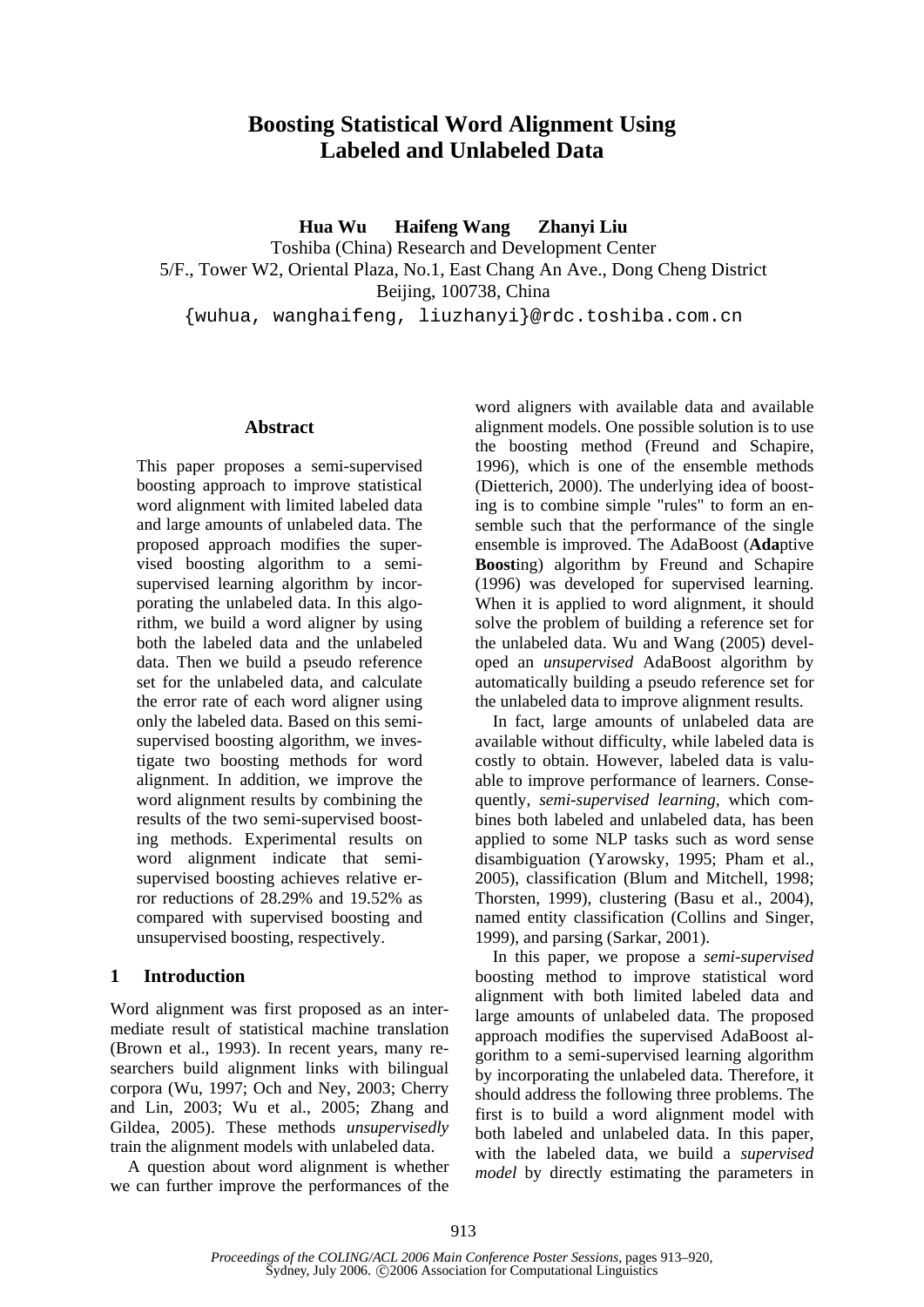the model instead of using the Expectation Maximization (EM) algorithm in Brown et al. (1993). With the unlabeled data, we build an *unsupervised model* by estimating the parameters with the EM algorithm. Based on these two word alignment models, an *interpolated model* is built through linear interpolation. This interpolated model is used as a learner in the semi-supervised AdaBoost algorithm. The second is to build a reference set for the unlabeled data. It is automatically built with a modified "refined" combination method as described in Och and Ney (2000). The third is to calculate the error rate on each round. Although we build a reference set for the unlabeled data, it still contains alignment errors. Thus, we use the reference set of the labeled data instead of that of the entire training data to calculate the error rate on each round.

With the interpolated model as a learner in the semi-supervised AdaBoost algorithm, we investigate two boosting methods in this paper to improve statistical word alignment. The first method uses the unlabeled data only in the interpolated model. During training, it only changes the distribution of the labeled data. The second method changes the distribution of both the labeled data and the unlabeled data during training. Experimental results show that both of these two methods improve the performance of statistical word alignment.

In addition, we combine the final results of the above two semi-supervised boosting methods. Experimental results indicate that this combination outperforms the unsupervised boosting method as described in Wu and Wang (2005), achieving a relative error rate reduction of 19.52%. And it also achieves a reduction of 28.29% as compared with the supervised boosting method that only uses the labeled data.

The remainder of this paper is organized as follows. Section 2 briefly introduces the statistical word alignment model. Section 3 describes parameter estimation method using the labeled data. Section 4 presents our semi-supervised boosting method. Section 5 reports the experimental results. Finally, we conclude in section 6.

#### **2 Statistical Word Alignment Model**

According to the IBM models (Brown et al., 1993), the statistical word alignment model can be generally represented as in equation (1).

$$
\Pr(\mathbf{a}, \mathbf{f} \mid \mathbf{e}) = \frac{\Pr(\mathbf{a}, \mathbf{f} \mid \mathbf{e})}{\sum_{\mathbf{a}'} \Pr(\mathbf{a}', \mathbf{f} \mid \mathbf{e})}
$$
(1)

Where e and **f** represent the source sentence and the target sentence, respectively.

In this paper, we use a simplified IBM model 4 (Al-Onaizan et al., 1999), which is shown in equation (2). This simplified version does not take into account word classes as described in Brown et al. (1993).

$$
\Pr(\mathbf{a}, \mathbf{f} | \mathbf{e}) = \left(\begin{array}{c} m - \phi_0 \\ \phi_0 \end{array}\right) p_0^{m - 2\phi_0} p_1^{\phi_0} .
$$
\n
$$
\prod_{i=1}^l n(\phi_i | e_i) \cdot \prod_{j=1}^m t(f_j | e_{a_j}) .
$$
\n
$$
\left(\prod_{j=1, a_j \neq 0}^m ([j = h(a_j)] \cdot d_1(j - c_{\rho_{a_j}})) + \prod_{j=1, a_j \neq 0}^m ([j \neq h(a_j)] \cdot d_{>1} (j - p(j)) )\right)
$$
\n(2)

- $l, m$  are the lengths of the source sentence and the target sentence respectively.
- *j* is the position index of the target word.
- $a_i$  is the position of the source word aligned to the  $j^{\text{th}}$  target word.
- $\phi_i$  is the number of target words that  $e_i$  is aligned to.
- $p_0$ ,  $p_1$  are the fertility probabilities for  $e_0$ , and  $p_0 + p_1 = 1$ .
- $f(f_j | e_{a_j})$  is the word translation probability.
- $n(\phi_i | e_i)$  is the fertility probability.
- $d_1(j c_{\rho_{a}})$  is the distortion probability for the head word of cept<sup>1</sup> *i*.
- $d_{>1}(j p(j))$  is the distortion probability for the non-head words of cept *i*.
- $h(i) = \min_{k} \{ k : i = a_k \}$  is the head of cept *i*.

$$
p(j) = \max_{k < j} \{k : a_j = a_k\} \, .
$$

- $\rho_i$  is the first word before  $e_i$  with non-zero fertility.
- $c_i$  is the center of cept *i*.

# **3 Parameter Estimation with Labeled Data**

With the labeled data, instead of using EM algorithm, we directly estimate the three main parameters in model 4: translation probability, fertility probability, and distortion probability.

<sup>1</sup> A cept is defined as the set of target words connected to a source word (Brown et al., 1993).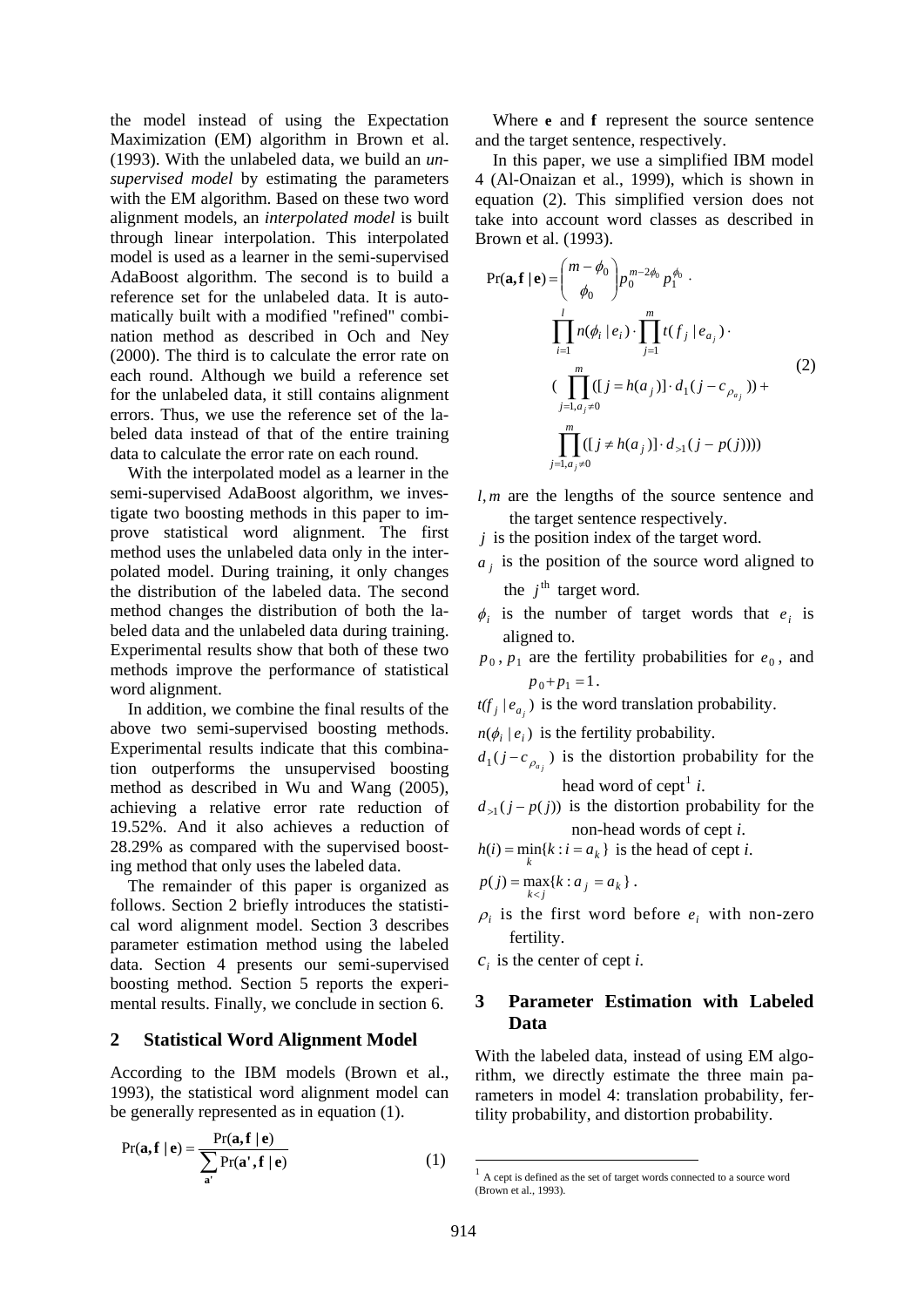The translation probability is estimated from the labeled data as described in (3). **4 Boosting with Labeled Data and** 

$$
t(f_j | e_i) = \frac{count(e_i, f_j)}{\sum_{f'} count(e_i, f')} \tag{3}
$$

Where  $count(e_i, f_j)$  is the occurring frequency of  $e_i$  aligned to  $f_j$  in the labeled data.

## **3.2 Fertility Probability**

The fertility probability  $n(\phi_i | e_i)$  describes the distribution of the numbers of words that  $e_i$  is aligned to. It is estimated as described in (4).

$$
n(\phi_i \mid e_i) = \frac{count(\phi_i, e_i)}{\sum_{\phi'} count(\phi', e_i)}
$$
(4)

Where  $count(\phi_i, e_i)$  describes the occurring frequency of word  $e_i$  aligned to  $\phi_i$  target words in the labeled data. **Word Alignment Model** 

 $p_0$  and  $p_1$  describe the fertility probabilities for  $e_0$ . And  $p_0$  and  $p_1$  sum to 1. We estimate  $p_0$  directly from the labeled data, which is shown in (5).

$$
p_0 = \frac{\text{#}\text{Aligned} - \text{#}\text{Null}}{\text{#}\text{Aligned}}\tag{5}
$$

Where # *Aligned* is the occurring frequency of the target words that have counterparts in the source language. # *Null* is the occurring frequency of the target words that have no counterparts in the source language.

#### **3.3 Distortion Probability**

There are two kinds of distortion probability in model 4: one for head words and the other for non-head words. Both of the distortion probabilities describe the distribution of relative positions Thus, if we let  $\Delta j_1 = j - c_{\rho_i}$  and  $\Delta j_{>1} = j - p(j)$ , the distortion probabilities for head words and non-head words are estimated in (6) and (7) with the labeled data, respectively.

$$
d_1(\Delta j_1) = \frac{\sum_{j,c_{\rho_i}} \delta(\Delta j_1, j - c_{\rho_i})}{\sum_{\Delta j_i} \sum_{j,c_{\rho_i}} \delta(\Delta j_1, j - c_{\rho_i})}
$$
(6)

$$
d_{>1}(\Delta j_{>1}) = \frac{\sum_{j,p(j)}^{n} \delta(\Delta j_{>1}, j - p(j))}{\sum_{\Delta j_{>1}}^{n} \sum_{j,p(j)}^{n} \delta(\Delta j_{>1}, j - p(j'))}
$$
(7)

**3.1 Translation Probability** Where  $\delta(x, y) = 1$  if  $x = y$ . Otherwise,  $\delta(x, y) = 0$ .

# **Unlabeled Data**

In this section, we first propose a semisupervised AdaBoost algorithm for word alignment, which uses both the labeled data and the unlabeled data. Based on the semi-supervised algorithm, we describe two boosting methods for word alignment. And then we develop a method to combine the results of the two boosting methods.

#### *<sup>i</sup> <sup>e</sup>* **4.1 Semi-Supervised AdaBoost Algorithm for Word Alignment**

Figure 1 shows the semi-supervised AdaBoost algorithm for word alignment by using labeled and unlabeled data. Compared with the supervised Adaboost algorithm, this semi-supervised AdaBoost algorithm mainly has five differences.

The first is the word alignment model, which is taken as a learner in the boosting algorithm. The word alignment model is built using both the labeled data and the unlabeled data. With the labeled data, we train a supervised model by directly estimating the parameters in the IBM model as described in section 3. With the unlabeled data, we train an unsupervised model using the same EM algorithm in Brown et al. (1993). Then we build an interpolation model by linearly interpolating these two word alignment models, which is shown in (8). This interpolated model is used as the model  $M_l$  described in figure 1.

$$
Pr(\mathbf{a}, \mathbf{f} | \mathbf{e})
$$
  
=  $\lambda \cdot Pr_S(\mathbf{a}, \mathbf{f} | \mathbf{e}) + (1 - \lambda) \cdot Pr_U(\mathbf{a}, \mathbf{f} | \mathbf{e})$  (8)

Where  $Pr_S(a, f | e)$  and  $Pr_U(a, f | e)$  are the trained supervised model and unsupervised model, respectively.  $\lambda$  is an interpolation weight. We train the weight in equation (8) in the same way as described in Wu et al. (2005).

#### **Pseudo Reference Set for Unlabeled Data**

The second is the reference set for the unlabeled data. For the unlabeled data, we automatically build a *pseudo* reference set. In order to build a reliable pseudo reference set, we perform bi-directional word alignment on the training data using the interpolated model trained on the first round. Bi-directional word alignment includes alignment in two directions (source to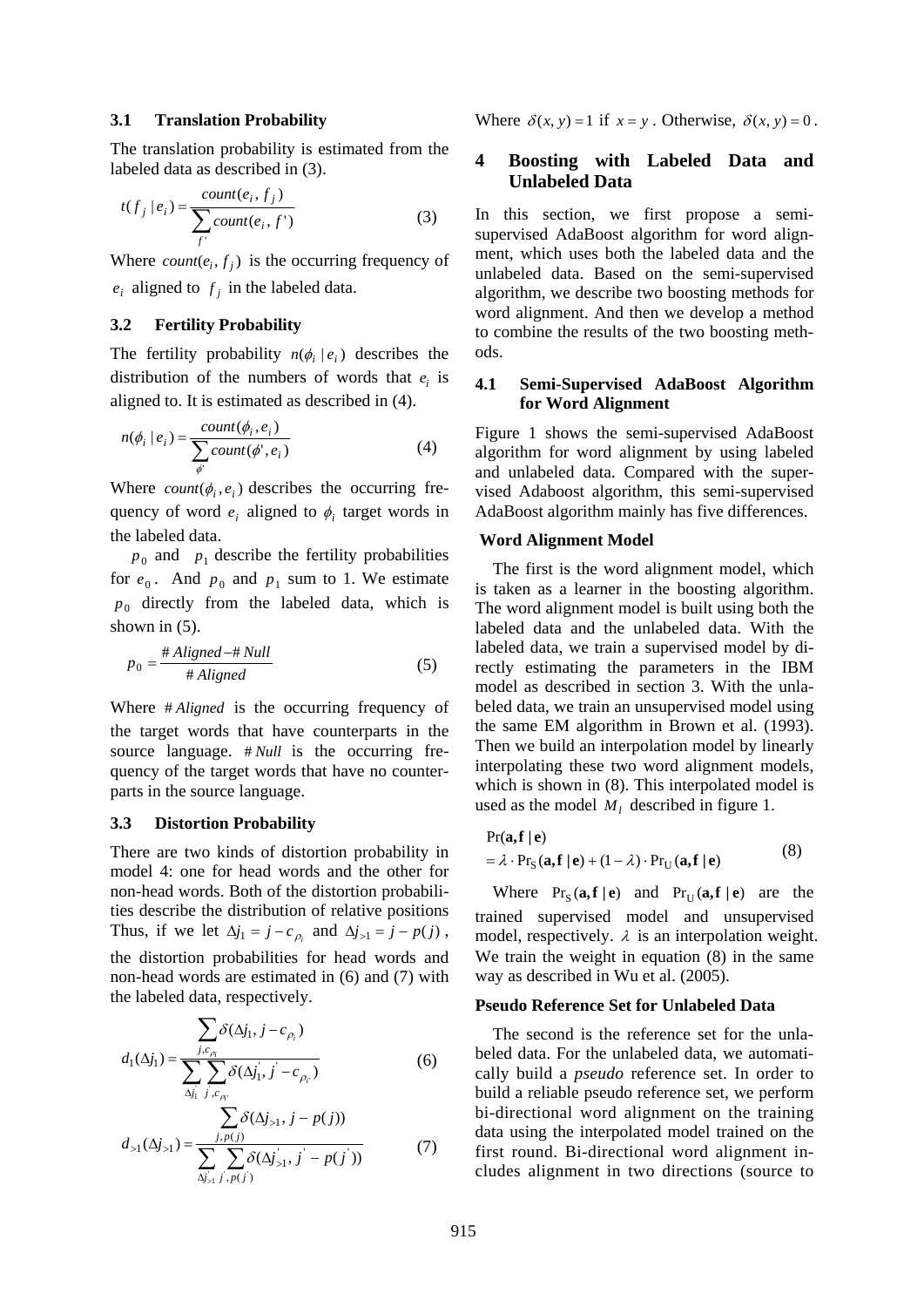**Input:** A training set  $S_T$  including *m* bilingual sentence pairs; The reference set  $R<sub>T</sub>$  for the training data; The reference sets  $R_L$  and  $R_U$  ( $R_L, R_U \subseteq R_T$ ) for the labeled data  $S_L$  and the unlabeled data  $S_U$  respectively, where  $S_T = S_U \cup S_L$  and  $S_U \cap S_L = NULL$ ; A loop count *L*. (1) Initialize the weights:  $w_1(i) = 1/m, i = 1,...,m$ (2) For  $l = 1$  to L, execute steps (3) to (9). (3) For each sentence pair *i*, normalize the weights on the training set:  $= w_l(i) / \sum_j w_l(j), i =$  $p_l(i) = w_l(i) / \sum w_l(j), i = 1,...,m$ (4) Update the word alignment model  $M_l$ based on the weighted training data. (5) Perform word alignment on the training set with the alignment model  $M_l$ :  $h_l = M_l(p_l)$ (6) Calculate the error of  $h_l$  with the reference set  $R_{\text{L}}$ :  $\varepsilon_l = \sum_i p_l(i)$ .  $\varepsilon_l = \sum p_l(i) \cdot \alpha(i)$ Where  $\alpha(i)$  is calculated as in equation (9). (7) If  $\varepsilon_l > 1/2$ , then let  $L = l - 1$ , and end the training process. (8) Let  $\beta_1 = \varepsilon_1/(1-\varepsilon_1)$ . (9) For all *i*, compute new weights:  $w_{l+1}(i) = w_l(i) \cdot (k + (n-k) \cdot \beta_l)/n$ where, *n* represents *n* alignment links in the  $i<sup>th</sup>$  sentence pair.  $k$  represents the number of error links as compared with  $R<sub>T</sub>$ . **Output:** The final word alignment result for a source word *e* :  $=\arg \max_{f} RS(e, f) = \arg \max_{f} \sum_{l=1}^{\infty} (\log \frac{1}{\beta_l}) \cdot WT_l(e, f)$ . *L l*  $\lim_{f}$  *l*  $\lim_{f}$   $\lim_{l \to \infty}$   $\lim_{l \to \infty}$   $\lim_{l \to \infty}$   $\lim_{l \to \infty}$   $\lim_{l \to \infty}$   $\lim_{l \to \infty}$   $\lim_{l \to \infty}$   $\lim_{l \to \infty}$  $h_F(e) = \arg \max RS(e, f) = \arg \max \sum (\log \frac{1}{e}, \frac{1}{e}, \frac{1}{e}, \frac{1}{f}, \frac{1}{e}, \frac{1}{f}) \cdot \delta(h_i(e), f)$ 1  $F_F(e) = \arg \max_{f} RS(e, f) = \arg \max_{f} \sum_{l=1}^{L} (\log \frac{1}{\beta_l}) \cdot WT_l(e, f) \cdot \delta(h_l(e), f)$ Where  $\delta(x, y) = 1$  if  $x = y$ . Otherwise,  $\delta(x, y) = 0$ .  $WT_l(e, f)$  is the weight of the alignment link  $(e, f)$  produced by the model  $M_l$ , which is calculated as described in equation (10).

Figure 1. The Semi-Supervised Adaboost Algorithm for Word Alignment

target and target to source) as described in Och and Ney (2000). Thus, we get two sets of alignment results  $A_1$  and  $A_2$  on the unlabeled data. Based on these two sets, we use a modified "refined" method (Och and Ney, 2000) to construct a pseudo reference set  $R_U$ .

- (1) The intersection  $I = A_1 \cap A_2$  is added to the reference set  $R_U$ .
- (2) We add  $(e, f) \in A_1 \cup A_2$  to  $R_U$  if a) is satisfied or both b) and c) are satisfied.
	- a) Neither *e* nor *f* has an alignment in  $R_U$ and  $p(f|e)$  is greater than a threshold  $\delta_1$ .

$$
p(f | e) = \frac{count(e, f)}{\sum_{f'} count(e, f')}
$$

Where  $count(e, f)$  is the occurring frequency of the alignment link  $(e, f)$  in the bi-directional word alignment results.

- b)  $(e, f)$  has a horizontal or a vertical neighbor that is already in  $R_U$ .
- c) The set  $R_U \cup (e, f)$  does not contain alignments with both horizontal and vertical neighbors.

#### **Error of Word Aligner**

The third is the calculation of the error of the individual word aligner on each round. For word alignment, a sentence pair is taken as a sample. Thus, we calculate the error rate of each sentence pair as described in (9), which is the same as described in Wu and Wang (2005).

$$
\alpha(i) = 1 - \frac{2|S_{\rm W} \cap S_{\rm R}|}{|S_{\rm W}| + |S_{\rm R}|} \tag{9}
$$

Where  $S_W$  represents the set of alignment links of a sentence pair *i* identified by the individual interpolated model on each round.  $S_R$  is the reference alignment set for the sentence pair.

With the error rate of each sentence pair, we calculate the error of the word aligner on each round. Although we build a pseudo reference set  $R_U$  for the unlabeled data, it contains alignment errors. Thus, the weighted sum of the error rates of sentence pairs in the labeled data instead of that in the entire training data is used as the error of the word aligner.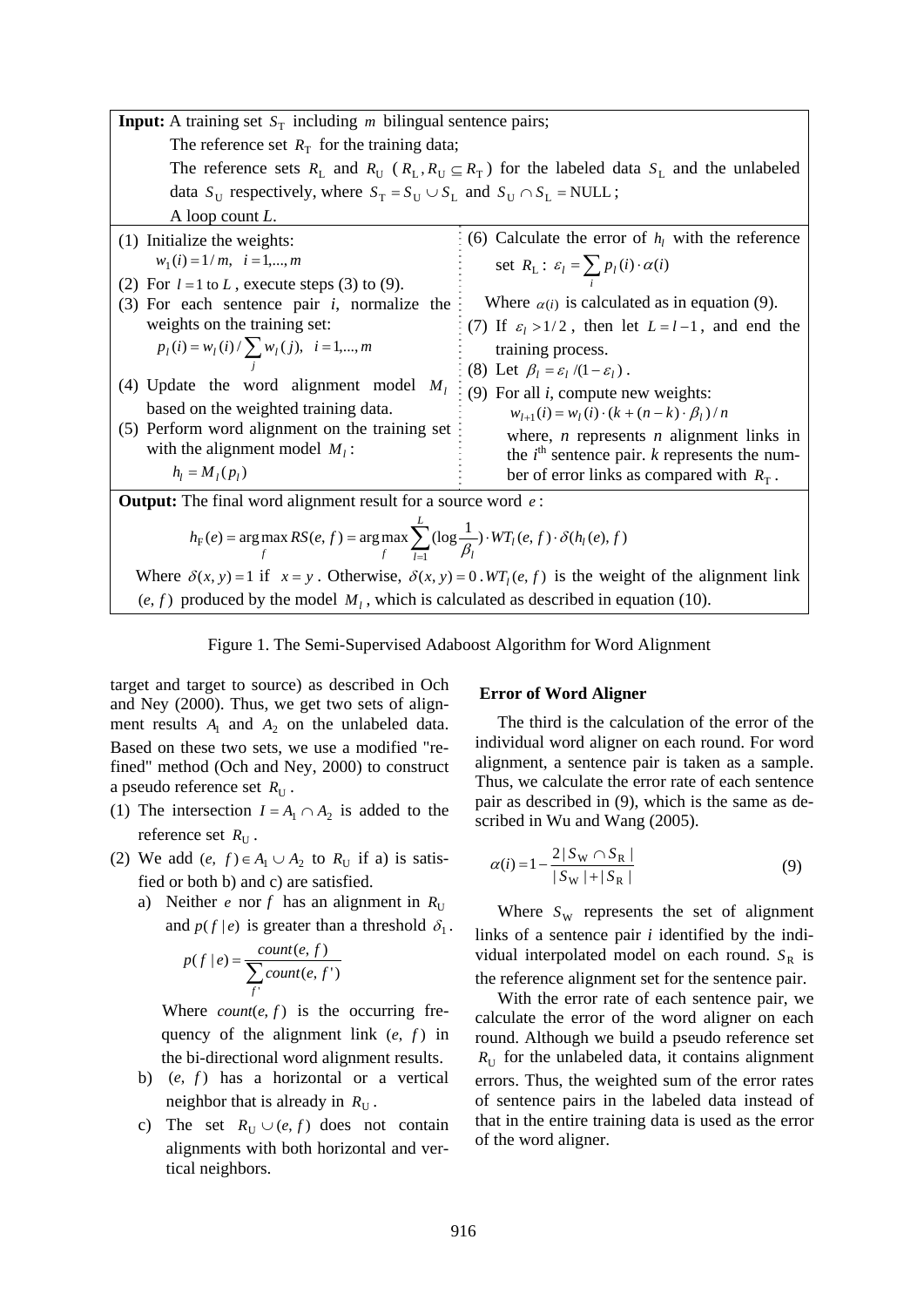#### **Weights Update for Sentence Pairs**

The forth is the weight update for sentence pairs according to the error and the reference set. In a sentence pair, there are usually several word alignment links. Some are correct, and others may be incorrect. Thus, we update the weights according to the number of correct and incorrect alignment links as compared with the reference set, which is shown in step (9) in figure 1.

### **Weights for Word Alignment Links**

The fifth is the weights used when we construct the final ensemble. Besides the weight  $log(1/\beta_l)$ , which is the confidence measure of the  $l^{\text{th}}$  word aligner, we also use the weight  $WT_l(e, f)$  to measure the confidence of each alignment link produced by the model  $M_l$ . The weight  $WT_l(e, f)$  is calculated as shown in (10). Wu and Wang (2005) proved that adding this weight improved the word alignment results.

$$
WTl(e, f) = \frac{2 \times count(e, f)}{\sum_{f'} count(e, f') + \sum_{e'} count(e', f)} \tag{10}
$$

Where  $count(e, f)$  is the occurring frequency of the alignment link  $(e, f)$  in the word alignment results of the training data produced by the model  $M_l$ .

#### **4.2 Method 1**

This method only uses the labeled data as training data. According to the algorithm in figure 1, we obtain  $S_T = S_L$  and  $R_T = R_L$ . Thus, we only change the distribution of the labeled data. However, we build an unsupervised model using the unlabeled data. On each round, we keep this unsupervised model unchanged, and we rebuild the supervised model by estimating the parameters as described in section 3 with the weighted training data. Then we interpolate the supervised model and the unsupervised model to obtain an interpolated model as described in section 4.1. The interpolated model is used as the alignment model  $M_l$  in figure 1. Thus, in this interpolated model, we use both the labeled and unlabeled data. On each round, we rebuild the interpolated model using the rebuilt supervised model and the unchanged unsupervised model. This interpolated model is used to align the training data.

According to the reference set of the labeled data, we calculate the error of the word aligner on each round. According to the error and the reference set, we update the weight of each sample in the labeled data.

### **4.3 Method 2**

This method uses both the labeled data and the unlabeled data as training data. Thus, we set  $S_T = S_L \cup S_U$  and  $R_T = R_L \cup R_U$  as described in figure 1. With the labeled data, we build a supervised model, which is kept unchanged on each round.<sup>2</sup> With the weighted samples in the training data, we rebuild the unsupervised model with EM algorithm on each round. Based on these two models, we built an interpolated model as described in section 4.1. The interpolated model is used as the alignment model  $M_l$  in figure 1. On each round, we rebuild the interpolated model using the unchanged supervised model and the rebuilt unsupervised model. Then the interpolated model is used to align the training data.

Since the training data includes both labeled and unlabeled data, we need to build a pseudo reference set  $R_U$  for the unlabeled data using the method described in section 4.1. According to the reference set  $R_L$  of the labeled data, we calculate the error of the word aligner on each round. Then, according to the pseudo reference set  $R_U$  and the reference set  $R_L$ , we update the weight of each sentence pair in the unlabeled data and in the labeled data, respectively.

There are four main differences between Method 2 and Method 1.

- (1) On each round, Method 2 changes the distribution of both the labeled data and the unlabeled data, while Method 1 only changes the distribution of the labeled data.
- (2) Method 2 rebuilds the unsupervised model, while Method 1 rebuilds the supervised model.
- (3) Method 2 uses the labeled data instead of the entire training data to estimate the error of the word aligner on each round.
- (4) Method 2 uses an automatically built pseudo reference set to update the weights for the sentence pairs in the unlabeled data.

#### **4.4 Combination**

In the above two sections, we described two semi-supervised boosting methods for word alignment. Although we use interpolated models

**EXECUTE:**<br>
<sup>2</sup> In fact, we can also rebuild the supervised model according to the weighted labeled data. In this case, as we know, the error of the supervised model increases. Thus, we keep the supervised model unchanged in this method.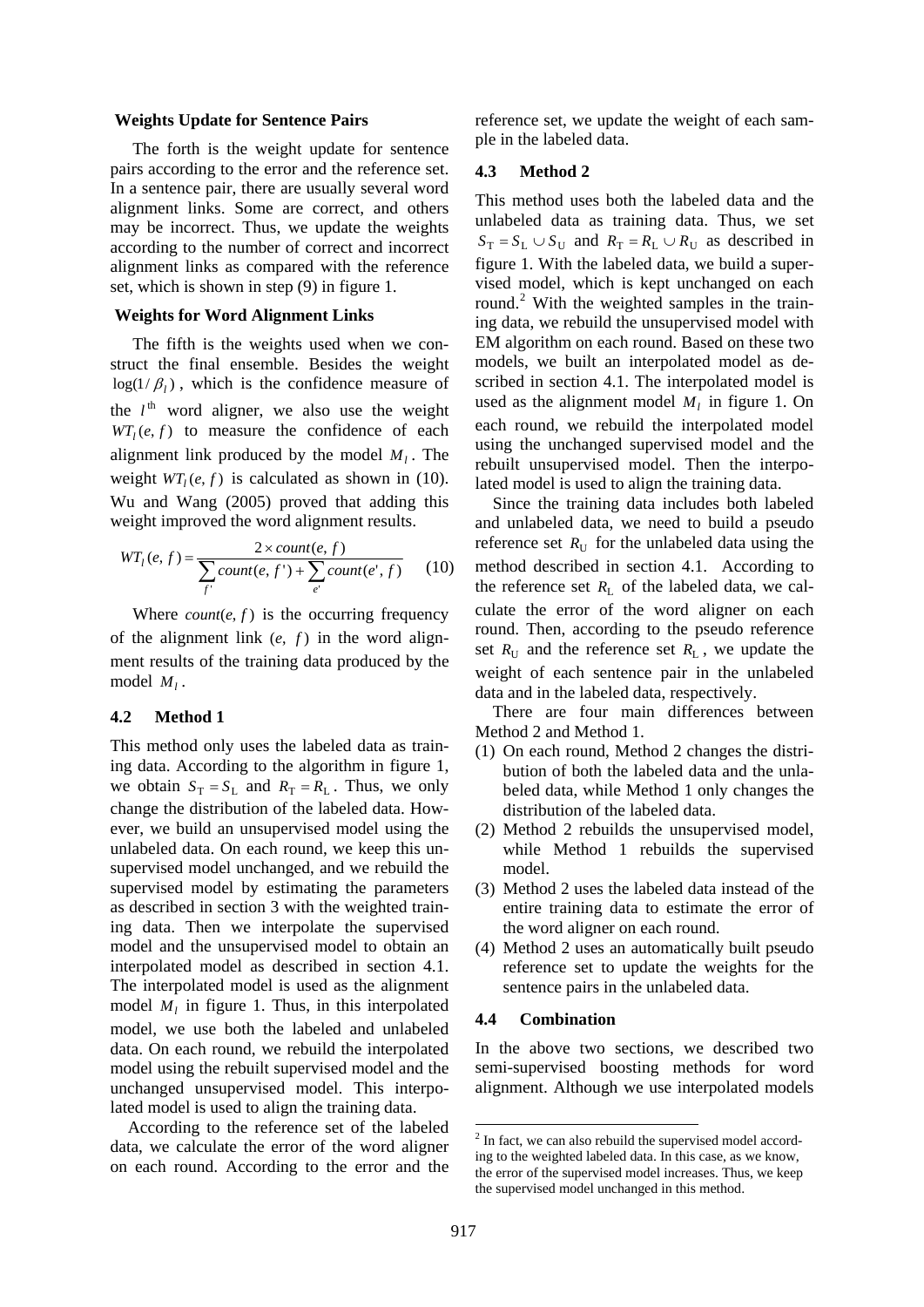for word alignment in both Method 1 and Method 2, the interpolated models are trained with different weighted data. Thus, they perform differently on word alignment. In order to further improve the word alignment results, we combine the results of the above two methods as described in (11).

$$
h_{3,F}(e)
$$
  
= arg max( $\lambda_1 \cdot RS_1(e, f) + \lambda_2 \cdot RS_2(e, f)$ ) (11)

Where  $h_{3,F}(e)$  is the combined hypothesis for  $\qquad \text{fmeasure} = \frac{2 \times |S_G \cap}{|S_G|}$ word alignment.  $RS_1(e, f)$  and  $RS_2(e, f)$  are the two ensemble results as shown in figure 1 for Method 1 and Method 2, respectively.  $\lambda_1$  and  $\lambda_2$ are the constant weights.

In this paper, we take English to Chinese word alignment as a case study.

#### **5.1 Data**

We have two kinds of training data from general domain: Labeled Data (LD) and Unlabeled Data (UD). The Chinese sentences in the data are automatically segmented into words. The statistics for the data is shown in Table 1. The labeled data is manually word aligned, including 156,421 alignment links.

| Data | # Sentence<br>Pairs | $#$ English<br>Words | # Chinese<br>Words |
|------|---------------------|----------------------|--------------------|
| LD   | 31,069              | 255,504              | 302,470            |
| UD   | 329,350             | 4,682,103            | 4,480,034          |

Table 1. Statistics for Training Data

We use 1,000 sentence pairs as testing set, which are not included in LD or UD. The testing set is also manually word aligned, including 8,634 alignment links in the testing set<sup>3</sup>.

#### **5.2 Evaluation Metrics**

We use the same evaluation metrics as described in Wu et al. (2005), which is similar to those in (Och and Ney, 2000). The difference lies in that Wu et al. (2005) take all alignment links as sure links.

If we use  $S_G$  to represent the set of alignment links identified by the proposed method and  $S_C$ to denote the reference alignment set, the methods to calculate the precision, recall, f-measure, and alignment error rate (AER) are shown in equations (12), (13), (14), and (15). It can be seen that the higher the f-measure is, the lower the alignment error rate is.

$$
precision = \frac{|S_G \cap S_C|}{|S_G|}
$$
 (12)

$$
(11) \trecall = \frac{|S_G \cap S_C|}{|S_C|} \t(13)
$$

$$
fmeasure = \frac{2 \times |S_G \cap S_C|}{|S_G| + |S_C|}
$$
(14)

$$
AER = 1 - \frac{2 \times |S_G \cap S_C|}{|S_G| + |S_C|} = 1 - \text{fmeasure}
$$
 (15)

#### **5.3 Experimental Results**

**5 Experiments** With the data in section 5.1, we get the word alignment results shown in table 2. For all of the methods in this table, we perform bi-directional (source to target and target to source) word alignment, and obtain two alignment results on the testing set. Based on the two results, we get the "refined" combination as described in Och and Ney (2000). Thus, the results in table 2 are those of the "refined" combination. For EM training, we use the GIZA++ toolkit<sup>4</sup>.

#### **Results of Supervised Methods**

Using the labeled data, we use two methods to estimate the parameters in IBM model 4: one is to use the EM algorithm, and the other is to estimate the parameters directly from the labeled data as described in section 3. In table 2, the method "Labeled+EM" estimates the parameters with the EM algorithm, which is an unsupervised method without boosting. And the method "Labeled+Direct" estimates the parameters directly from the labeled data, which is a supervised method without boosting. "Labeled+EM+Boost" and "Labeled+Direct+Boost" represent the two supervised boosting methods for the above two parameter estimation methods.

Our methods that directly estimate parameters in IBM model 4 are better than that using the EM algorithm. "Labeled+Direct" is better than "Labeled+EM", achieving a relative error rate reduction of 22.97%. And "Labeled+Direct+Boost" is better than "Labeled+EM+Boost", achieving a relative error rate reduction of 22.98%. In addition, the two boosting methods perform better than their corresponding methods without

<sup>&</sup>lt;sup>3</sup> For a non one-to-one link, if *m* source words are aligned to *n* target words, we take it as one alignment link instead of *m*∗*n* alignment links.

<sup>&</sup>lt;sup>4</sup> It is located at  $\frac{http://www.fjoch.com/GIZA++.html}{http://www.fjoch.com/GIZA++.html}.$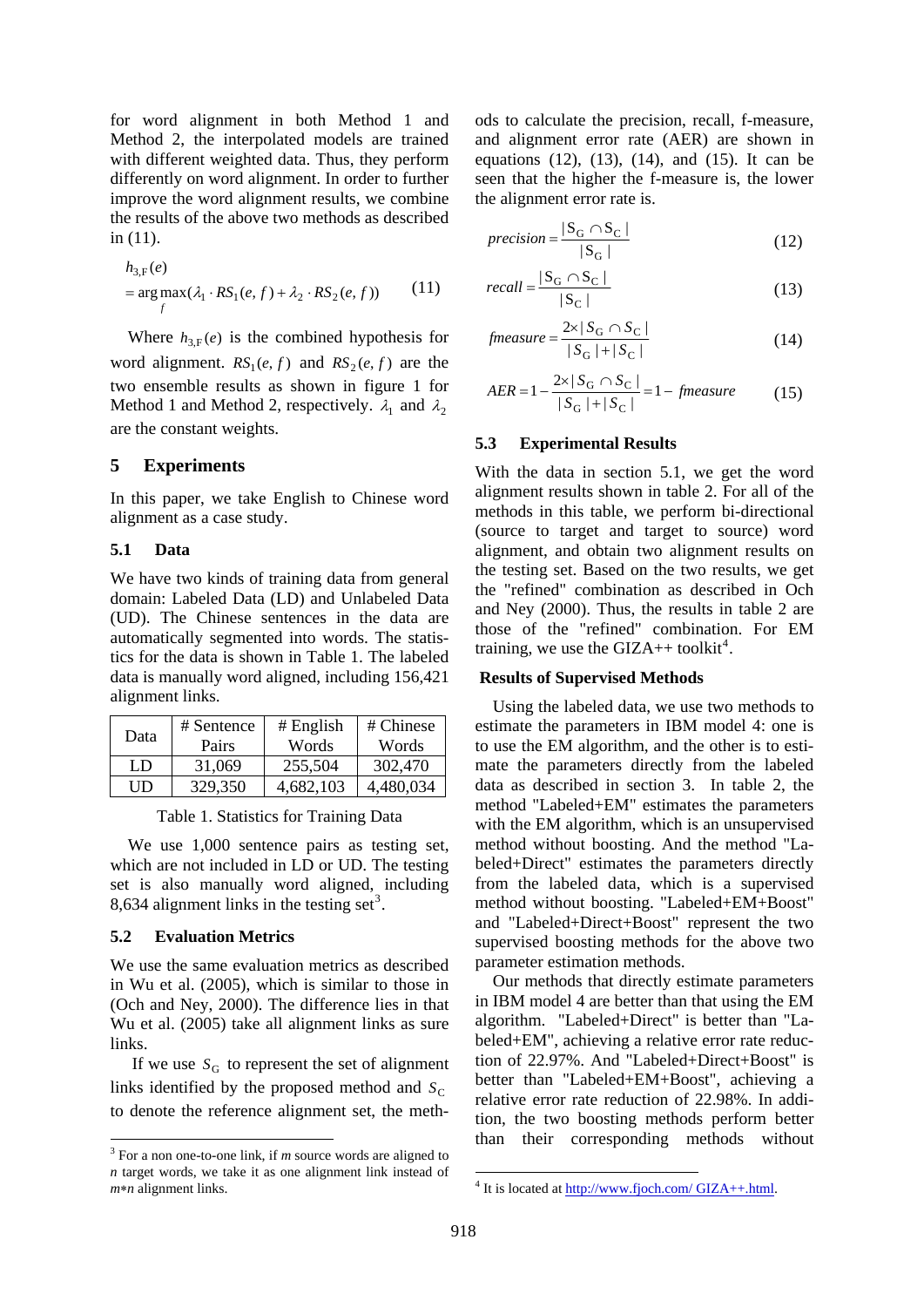| Method               | Precision | Recall | F-Measure | <b>AER</b> |
|----------------------|-----------|--------|-----------|------------|
| Labeled+EM           | 0.6588    | 0.5210 | 0.5819    | 0.4181     |
| Labeled+Direct       | 0.7269    | 0.6609 | 0.6924    | 0.3076     |
| Labeled+EM+Boost     | 0.7384    | 0.5651 | 0.6402    | 0.3598     |
| Labeled+Direct+Boost | 0.7771    | 0.6757 | 0.7229    | 0.2771     |
| Unlabeled+EM         | 0.7485    | 0.6667 | 0.7052    | 0.2948     |
| Unlabeled+EM+Boost   | 0.8056    | 0.7070 | 0.7531    | 0.2469     |
| Interpolated         | 0.7555    | 0.7084 | 0.7312    | 0.2688     |
| Method 1             | 0.7986    | 0.7197 | 0.7571    | 0.2429     |
| Method 2             | 0.8060    | 0.7388 | 0.7709    | 0.2291     |
| Combination          | 0.8175    | 0.7858 | 0.8013    | 0.1987     |

Table 2. Word Alignment Results

boosting. For example, "Labeled+Direct+Boost" achieves an error rate reduction of 9.92% as compared with "Labeled+Direct".

## **Results of Unsupervised Methods**

With the unlabeled data, we use the EM algorithm to estimate the parameters in the model. The method "Unlabeled+EM" represents an unsupervised method without boosting. And the method "Unlabeled+EM+Boost" uses the same unsupervised Adaboost algorithm as described in Wu and Wang (2005).

The boosting method "Unlabeled+EM+Boost" achieves a relative error rate reduction of 16.25% as compared with "Unlabeled+EM". In addition, the unsupervised boosting method "Unlabeled+EM+Boost" performs better than the supervised boosting method "Labeled+Direct+ Boost", achieving an error rate reduction of 10.90%. This is because the size of labeled data is too small to subject to data sparseness problem.

#### **Results of Semi-Supervised Methods**

By using both the labeled and the unlabeled data, we interpolate the models trained by "Labeled+Direct" and "Unlabeled+EM" to get an interpolated model. Here, we use "interpolated" to represent it. "Method 1" and "Method 2" represent the semi-supervised boosting methods described in section 4.2 and section 4.3, respectively. "Combination" denotes the method described in section 4.4, which combines "Method 1" and "Method 2". Both of the weights  $\lambda_1$  and  $\lambda_2$  in equation (11) are set to 0.5.

 "Interpolated" performs better than the methods using only labeled data or unlabeled data. It achieves relative error rate reductions of 12.61% and 8.82% as compared with "Labeled+Direct" and "Unlabeled+EM", respectively.

Using an interpolation model, the two semisupervised boosting methods "Method 1" and

"Method 2" outperform the supervised boosting method "Labeled+Direct+Boost", achieving a relative error rate reduction of 12.34% and 17.32% respectively. In addition, the two semisupervised boosting methods perform better than the unsupervised boosting method "Unlabeled+ EM+Boost". "Method 1" performs slightly better than "Unlabeled+EM+Boost". This is because we only change the distribution of the labeled data in "Method 1". "Method 2" achieves an error rate reduction of 7.77% as compared with "Unlabeled+EM+Boost". This is because we use the interpolated model in our semi-supervised boosting method, while "Unlabeled+EM+Boost" only uses the unsupervised model.

Moreover, the combination of the two semisupervised boosting methods further improves the results, achieving relative error rate reductions of 18.20% and 13.27% as compared with "Method 1" and "Method 2", respectively. It also outperforms both the supervised boosting method "Labeled+Direct+Boost" and the unsupervised boosting method "Unlabeled+EM+ Boost", achieving relative error rate reductions of 28.29% and 19.52% respectively.

# **Summary of the Results**

From the above result, it can be seen that all boosting methods perform better than their corresponding methods without boosting. The semisupervised boosting methods outperform the supervised boosting method and the unsupervised boosting method.

# **6 Conclusion and Future Work**

This paper proposed a semi-supervised boosting algorithm to improve statistical word alignment with limited labeled data and large amounts of unlabeled data. In this algorithm, we built an interpolated model by using both the labeled data